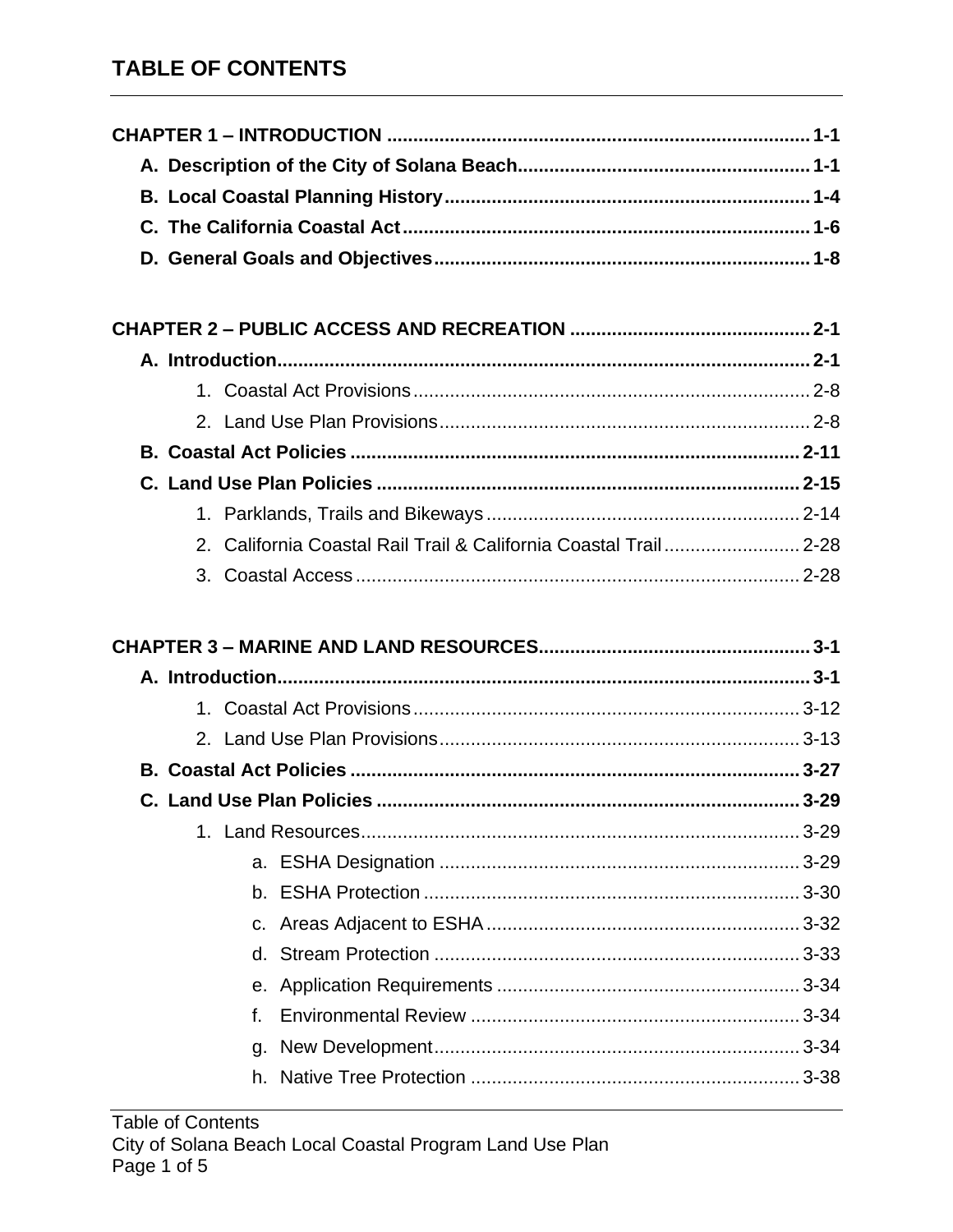| CHAPTER 4 - HAZARDS & SHORELINE / BLUFF DEVELOPMENT  4-1 |  |
|----------------------------------------------------------|--|
|                                                          |  |
|                                                          |  |
|                                                          |  |
|                                                          |  |
|                                                          |  |
|                                                          |  |

|  | 5. Fire Hazard Management in the Wildland Urban Interface  4-41 |  |
|--|-----------------------------------------------------------------|--|
|  |                                                                 |  |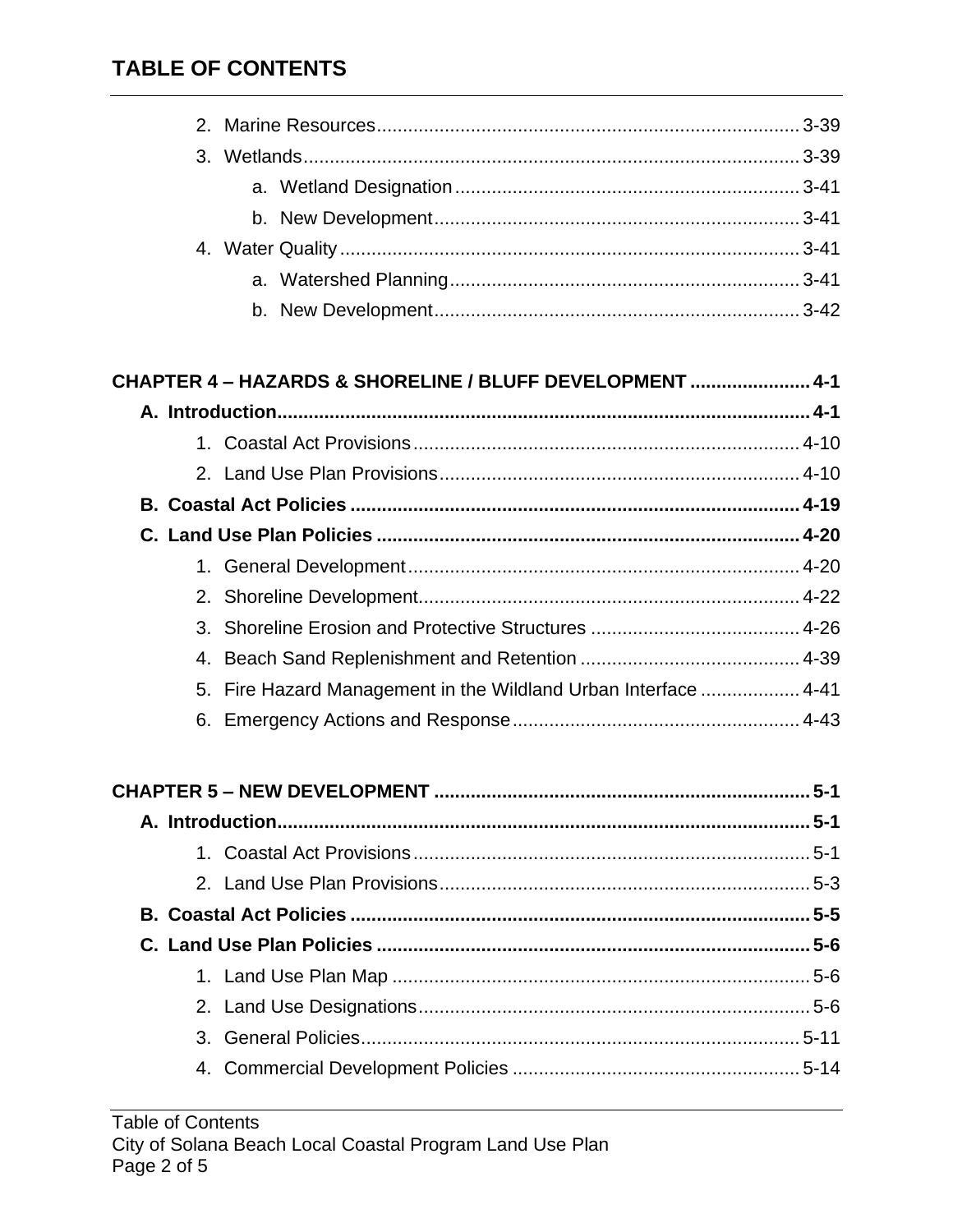| 3. Development Review Criteria for Scenic Overlay Area 6-15 |  |
|-------------------------------------------------------------|--|
|                                                             |  |
|                                                             |  |
|                                                             |  |

| 3. Green Infrastructure / Water Systems / Wastewater Management 7-6 |  |
|---------------------------------------------------------------------|--|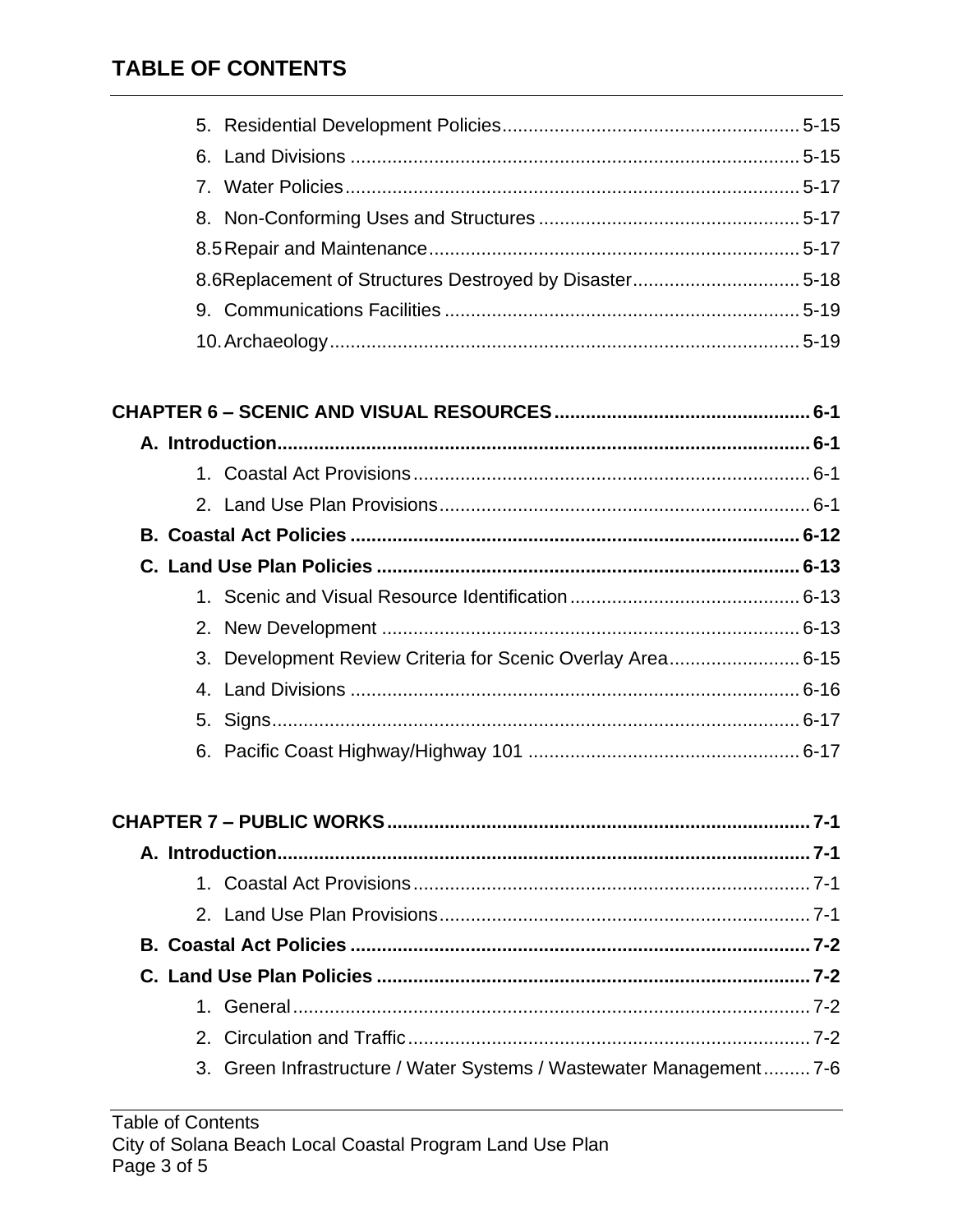#### **LIST OF EXHIBITS**

| Exhibit 2-1  | Public and Private Coastal and Lagoon Access Points  2-6         |
|--------------|------------------------------------------------------------------|
| Exhibit 2-2  |                                                                  |
| Exhibit 3-1  |                                                                  |
| Exhibit 3-2  |                                                                  |
| Exhibit 3-3  |                                                                  |
| Exhibit 3-4  |                                                                  |
| Exhibit 3-5  |                                                                  |
| Exhibit 3-6  |                                                                  |
| Exhibit 3-7  |                                                                  |
| Exhibit 3-8  |                                                                  |
| Exhibit 3-9  |                                                                  |
| Exhibit 3-10 |                                                                  |
| Exhibit 4-1  | Coastal Bluff Topography, Approximate Bluff Edge & Setbacks  4-3 |
| Exhibit 4-2  | Coastal Bluff Topography, Approximate Bluff Edge & Setbacks  4-4 |
| Exhibit 4-3  | Coastal Bluff Topography, Approximate Bluff Edge & Setbacks  4-5 |
| Exhibit 4-4  | Coastal Bluff Topography, Approximate Bluff Edge & Setbacks  4-6 |
| Exhibit 4-5  | Coastal Bluff Topography, Approximate Bluff Edge & Setbacks  4-7 |
| Exhibit 4-6  |                                                                  |
| Exhibit 4-7  |                                                                  |
| Exhibit 5-1  |                                                                  |
| Exhibit 5-2  |                                                                  |
| Exhibit 6-1  |                                                                  |
| Exhibit 6-1a |                                                                  |
| Exhibit 6-1b |                                                                  |
| Exhibit 6-1c |                                                                  |
| Exhibit 6-1d |                                                                  |